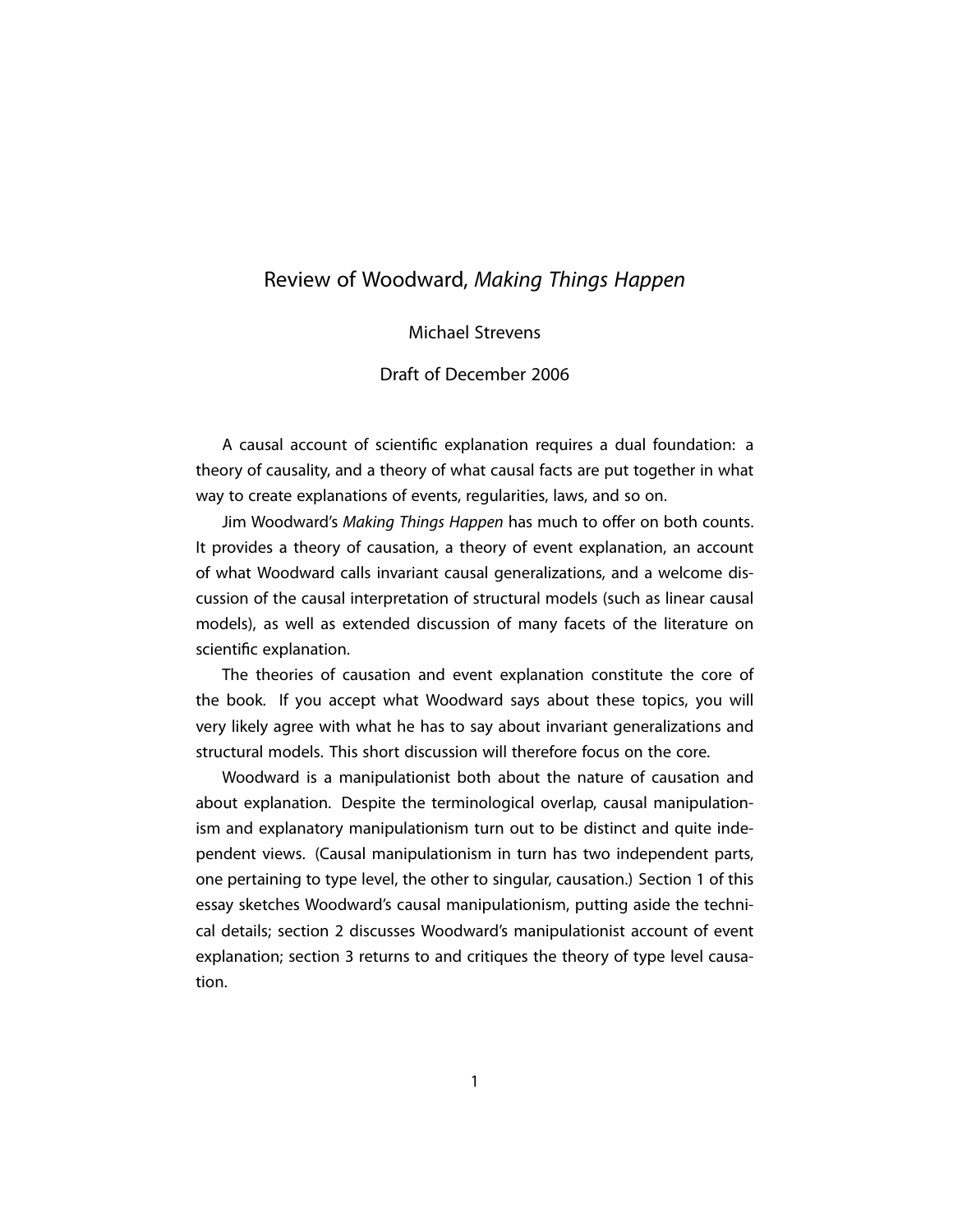# **1. Correlation, Manipulation, Intervention, Causation**

What does the claim that coffee-drinking causes cancer say over and above the claim that cancer is correlated with coffee-drinking? According to Woodward, that you can affect your chances of cancer by changing your coffee consumption. Thus, if there is correlation but no causation—if, for example, the statistical connection is due to some hidden factor, say stress, that causes both coffee-drinking and cancer—then you cannot increase your chances of getting cancer by drinking coffee. What causal information adds to information about correlation is, in a word, information about manipulability.

This characterization must, however, be carefully circumscribed. In the common cause case, if you adopt the indirect strategy of upping your coffee intake by subjecting yourself to greater stress, then you *will* increase your chances of getting cancer. For the purposes of characterizing causality, then, only certain techniques for drinking more coffee are allowed. These Woodward and other manipulationists call *interventions*.

Without too much distortion, you can think of an intervention in Woodward's sense as the result of the hand of God descending and directly tweaking the relevant factor—filling you with coffee without your even noticing, for example. Or you can think of it as a change that results from a kind of Lewisstyle "small miracle". Either way, your coffee intake (or whatever it is) is altered with the fewest possible side effects, ideally none. It is only when this sort of change allows the manipulation of the putative effect that you have genuine causation.

What is causal manipulationism? It is not merely the position that facts about causal relations entail and are entailed by facts about manipulability. A close relation between manipulation and causation is compatible with many different accounts of causality. What is characteristic of manipulationism is the doctrine that the facts about causation *metaphysically depend* in part on the facts about what can be manipulated by what.

Manipulability theories of causation are not new; Woodward's version is distinctive (if not unique) in two ways. First, it draws heavily on the interdisciplinary literature on Bayesian causal networks, a body of work until recently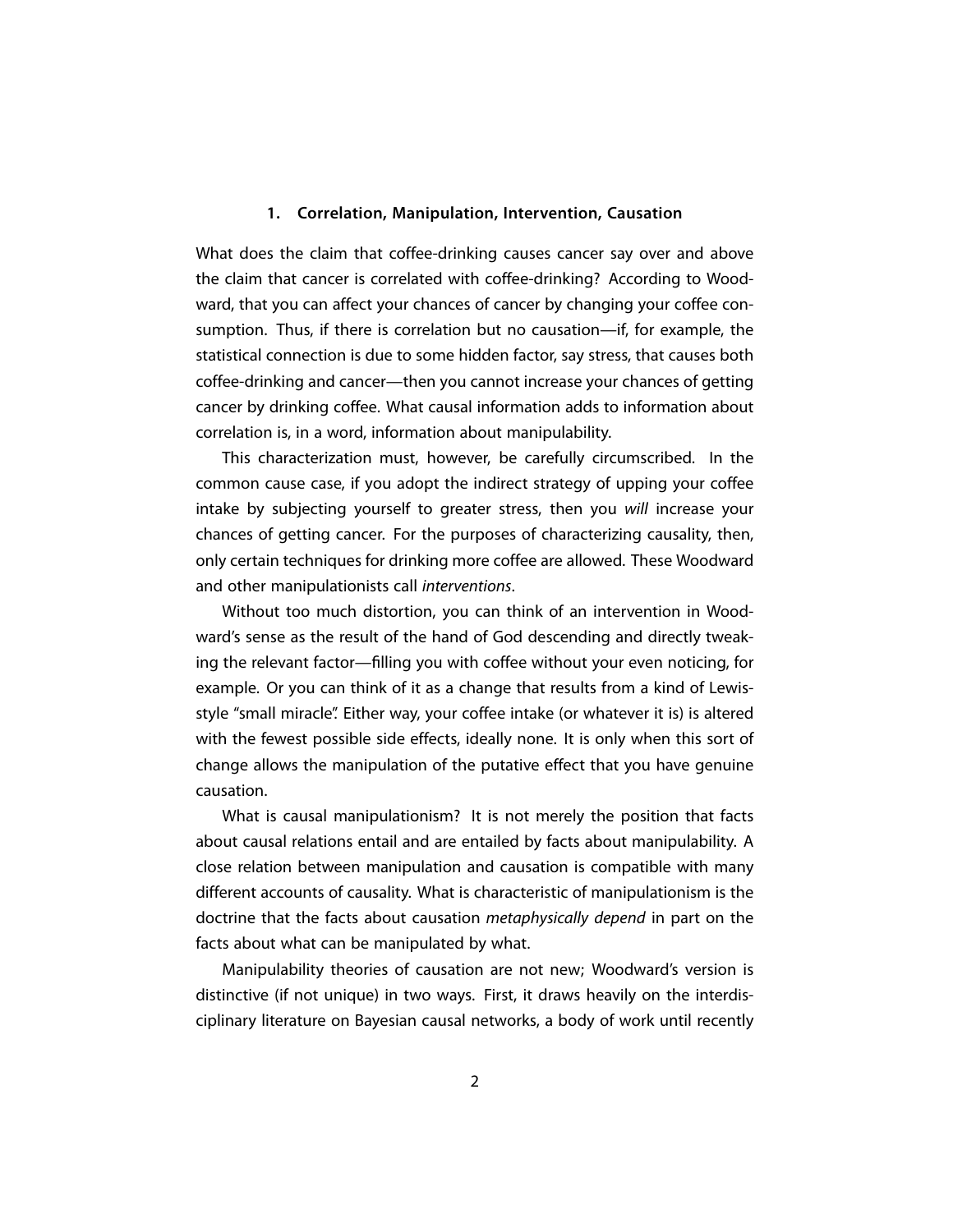focused on causal inference—both from causes to effects and effects to causes (Pearl 2000; Spirtes et al. 2000)—rather than the metaphysics of causation. This gives Woodwardian manipulationism considerable technical firepower (used in this book with a very light touch). Second, Woodward is more concerned than earlier manipulationists (Menzies and Price 1993, in particular) to fashion an account on which what counts as an intervention, hence what counts as causation, is an entirely observer-independent matter. Woodward's criterion for being an intervention has nothing to do with human causal capabilities: there are technically correct interventions that no human will ever carry out, perhaps even that are physically impossible to carry out (p. 130).

On Woodward's view—typical in philosophy of science—causation is in the first instance a relation between types, and only in a derived sense a relation between particulars. The preferred type is what Woodward calls a *variable*, meaning rather what is represented by a variable in a causal network—namely, a determinable such as electrical charge, fecundity, or income. The values of a variable are, then, determinates of the determinable. (Perhaps it is better to think of a variable as a function from a determinable's determinates onto a set of numbers, like a random variable in probability theory.) Variables need not be continuous or even many-valued: a binary variable takes only two values, and may be thought of as representing the occurrence or non-occurrence of a given event type (or the obtaining or not obtaining of a given type of state of affairs).

One variable causes another, very roughly, if intervening on the value of the one sometimes changes the value of the other (for refinements, see section 3). The type level relations between different variables can be represented in a directed graph, in the mathematical sense of *graph*; an example is shown in figure 1. The manipulationist's project may be understood, then, as an attempt to characterize the nature of the facts represented by such a graph.

Technical literature on Bayesian networks may limit or augment a causal graph in various ways, thereby subtracting from or adding to the power of the graph to represent different aspects of the causal world. An important, but not compulsory, limitation is the requirement that the graph be acyclic, that is, that it be impossible to trace a path out from a variable and back to itself following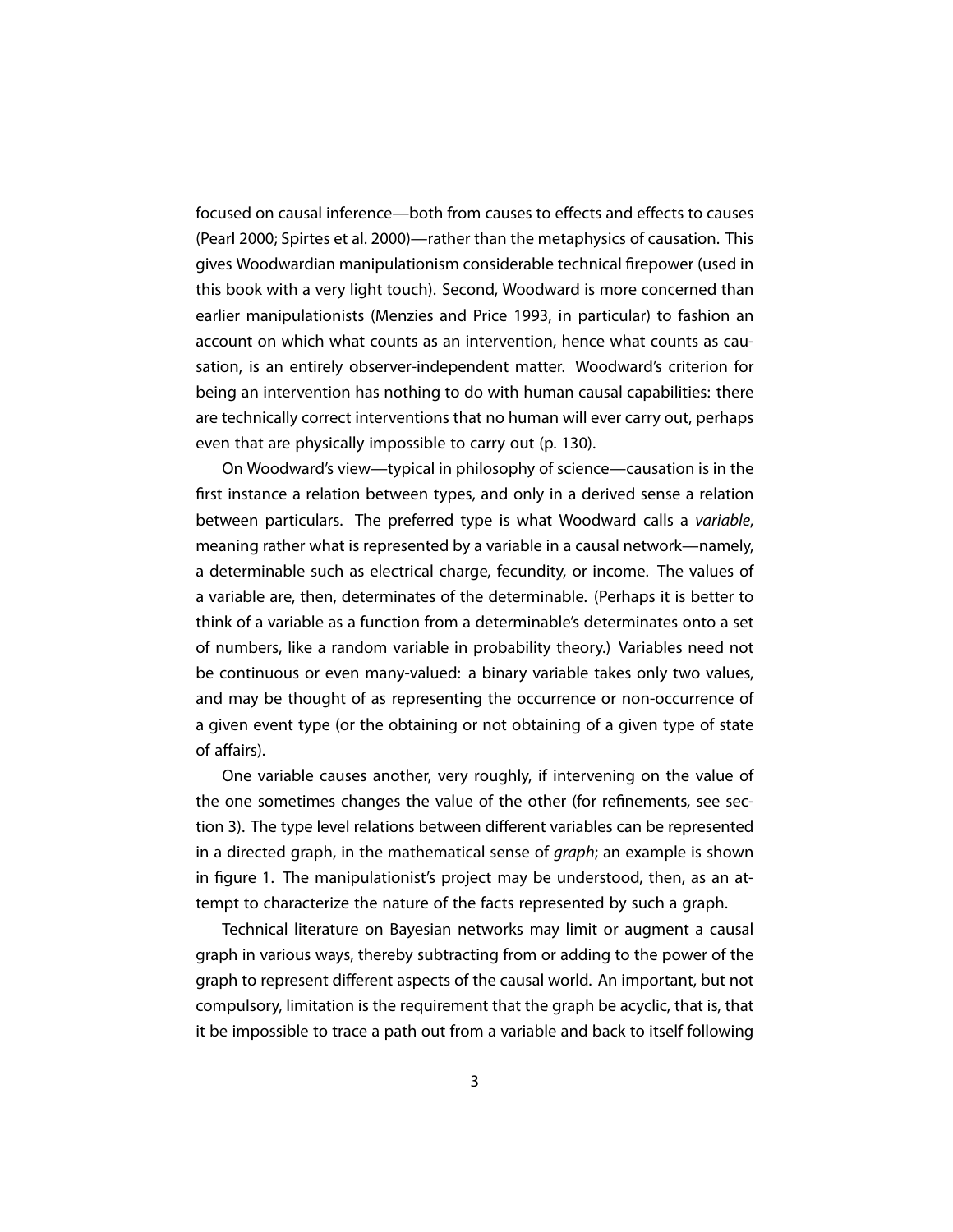

*Figure 1:* Simple directed graph

the causal arrows in one direction only. An important augmentation is the imposition of a probability distribution over the graph, allowing the graph to represent not just causal connections but the strength and interaction of those connections. This augmentation is itself usually constrained, in particular by the Markov condition, which requires that the structure of the graph be reflected in certain independences in the probability distribution. Woodward for the most part focuses on the simplest case, that of the interpretation and explanatory use of acyclic, deterministic graphs. I will raise the question of generalizability in section 3.

Causal graphs figure in three ways in Woodward's accounts of causation and event explanation. First, his theory of type level causation is a theory of the nature of the causal connections between variables, that is, of the nature of the facts that are represented by the arrows in a causal graph. Second, his theory of singular causation consists of a method for extracting the facts about the "actual causes" of a singular event from an appropriate causal graph. Third, his theory of event explanation is an account of how to use the actual causes of an event so extracted, along with other information also drawn from the graph, to explain the event. I will discuss these elements in reverse order, the latter two in section 2 and the first in section 3.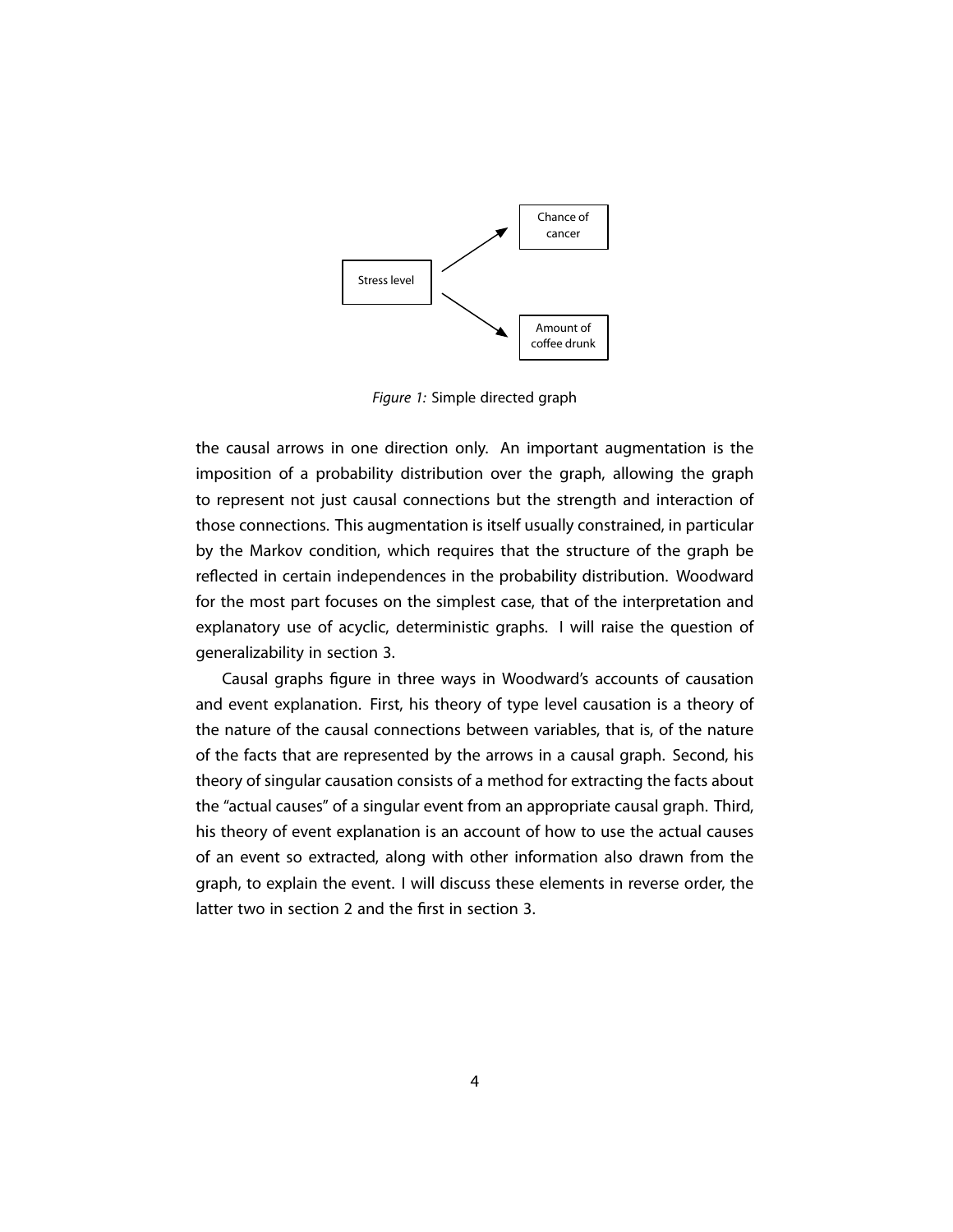# **2. The Theory of Event Explanation**

**Explanatory Manipulationism** To explain a phenomenon, on Woodward's view, is to show how to manipulate the occurrence of that phenomenon. Explanation is not, as you might have thought, a higher and less practical endeavor than prediction; on the contrary, the explainer in a certain sense takes a more active and less spectatorial stance to the world than the predictor.

To show how to manipulate a phenomenon is to show how that phenomenon would change as various interventions are carried out on its causes. Thus it is to exhibit a "systematic pattern of counterfactual dependence" of the explanandum—the event to be explained—on various causal factors (p. 191). For this reason, Woodward calls his account a counterfactual theory of explanation, but keep in mind that only a certain species of counterfactuals have explanatory power, namely, those pertaining to the effects of interventions.

Although Woodward's formal characterization of explanation applies only to events (p. 203), he also has something to say about the explanation of generalizations. However, the reader is for the most part left to extract the rules of generalization explanation from examples. In the simple cases described in detail on pp. 187–194, this is easy enough; it is harder to see how causal networks are to be deployed in the more complicated cases mentioned in passing in the book, such as the use of kinetic theory to explain the ideal gas law. For this reason, my focus will be Woodward's account of the explanation of events.

**Singular Causation** The core of Woodward's account of singular event explanation is the account of singular event causation, which has much in common with accounts of singular causation offered by other Bayes nets aficionados (Halpern and Pearl 2005). Let me explain its workings by contrasting it with a simple counterfactual account of causation, on which an event *c* is a cause of an event *e* just in case if *c* had not occurred, *e* would not have occurred. To highlight the strengths of Woodward's approach, consider the sort of preemption scenario known to create difficulties for the simple counterfactual account.

The classic preemption scenario is the case of the wavering assassin. In a Middle Eastern country near you, a rebel is deputized to activate the detonator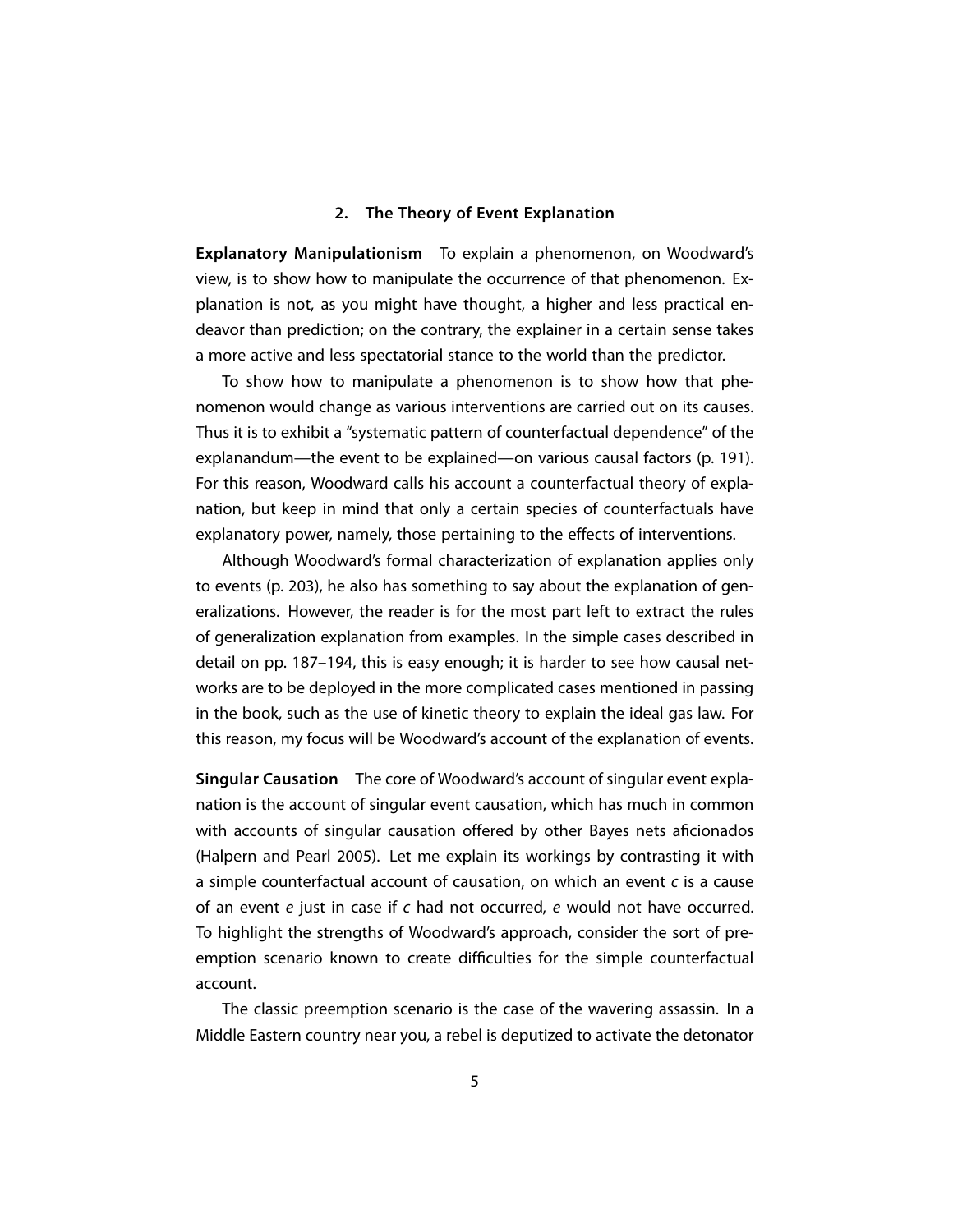when the general's motorcade passes by the bomb. Because the rebel has qualms, another rebel of firmer resolve is posted further down the road with a rocket launcher. If the wavering rebel fails to detonate the bomb, the resolute rebel will fire the rocket. All causation is deterministic: if either the bomb is set off or the rocket is launched, the general is sure to die, and if the bomb is not set off, the resolute rebel is sure to launch the rocket.

As it happens, the wavering rebel goes ahead and detonates the bomb, killing the general. According to the simple counterfactual account, however, the rebel's hitting the button on the detonator is not a cause of the general's death, because it fails the counterfactual test: had the rebel not pressed the button, the general would have died anyway, by rocket.

Woodward's treatment of such a case begins with a causal network—a directed graph—representing the causal connections involved. My version of the network (figure 2a) uses only binary variables, representing the occurrence or non-occurrence of various events, such as the wavering rebel's pushing the button. The arrows between the boxes represent the causal consequences of the variables: an arrow with a plus sign represents the effect of an event's occurrence, an arrow with a minus sign the effect of its non-occurrence. The network is a type level model: it represents the causal structure of any scenario answering the description above, with the values of the variables representing, for any instantiation of the scenario, the way that things pan out.

Figure 2b shows what happens in the actual case under consideration, with a slashed variable representing the non-occurrence of the corresponding event and an unslashed variable representing its occurrence. As shown, the button is pushed and the bomb explodes; the trigger is not pulled and the rocket is not launched. Dashed arrows represent causal connections that are not actualized.

The application of the simple counterfactual test for singular causation can for expository purposes be approximated using the causal network in the following way. For a putative cause such as the pressing of the button, switch the corresponding variable so that it represents the event's not occurring. Technically, this switching constitutes an intervention in Woodward's sense, since it controls the value of the switched variable directly and has no side effects.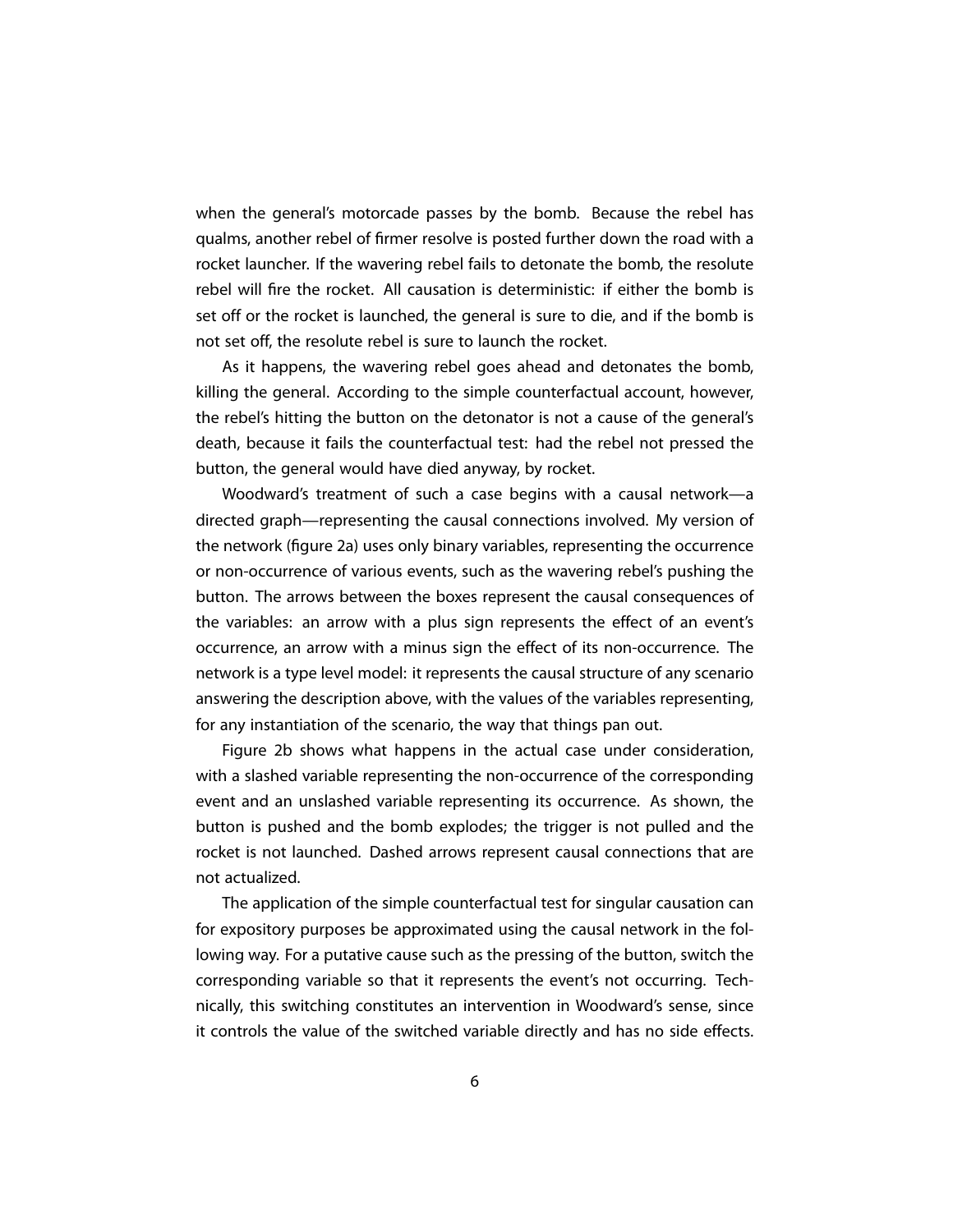

*Figure 2:* Event explanation using a causal network: two approaches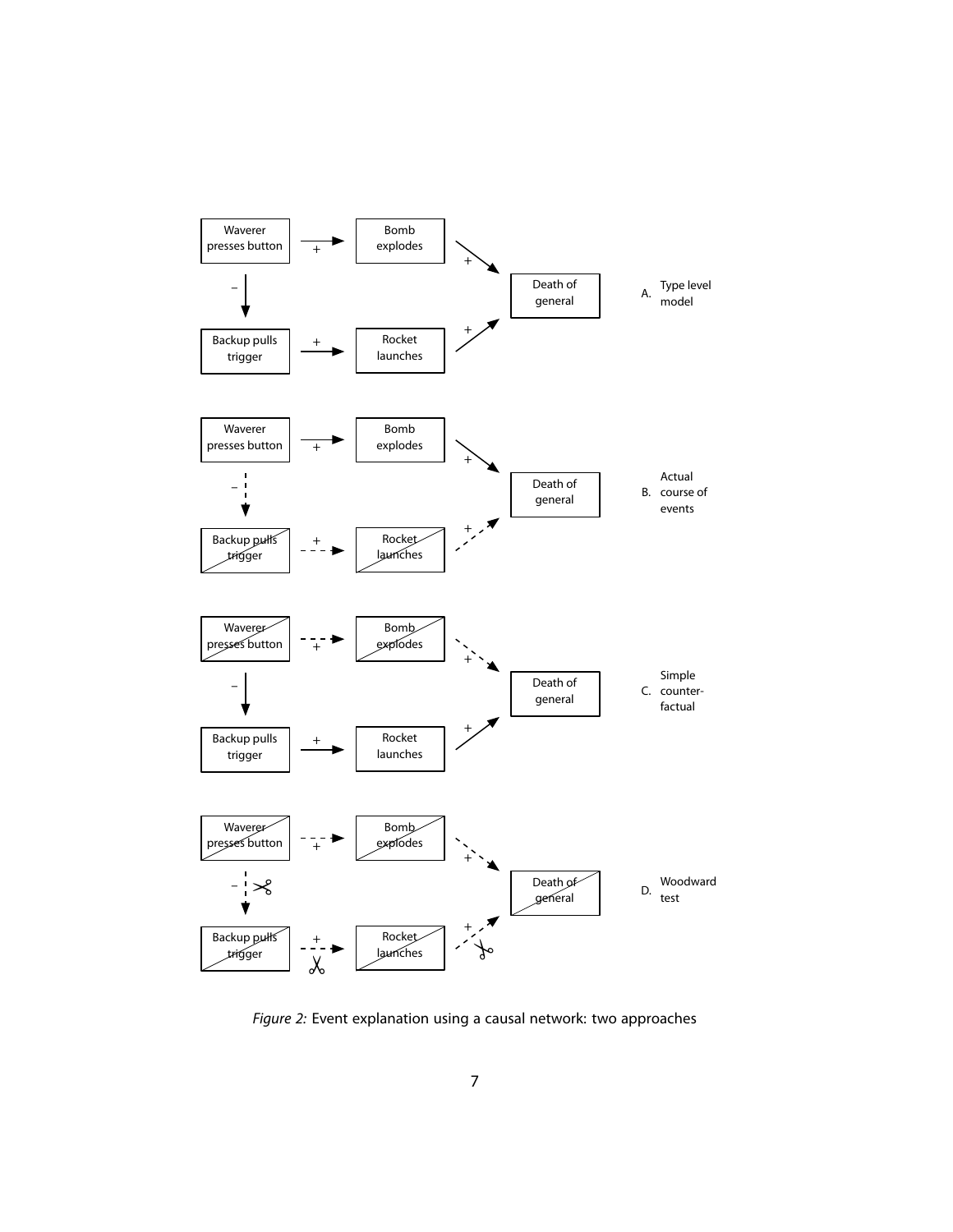Hold all other initial conditions—variables with no incoming arrows—fixed at their actual values (a stipulation with no effect in the simple networks shown in figure 2, since there is only one initial condition). Allow the effects of the switching to propagate through the network. Your putative cause is a genuine cause just in case the explanandum event does not, according to the network, then occur. As shown in figure 2c, conducting the counterfactual test on the button-pressing does not change the value of the *death* variable, and so the button-pressing is falsely declared not to be a cause of death.

Woodward's test is like the simple counterfactual test, with one crucial amendment. You do not simply test an event for causehood; you test an event together with a putative causal path. As in the counterfactual test, you switch the event "off" using an intervention, but in addition, you hold all variables not on the chosen path to their actual values. An event is a cause of the explanandum event by way of the chosen path just in case the explanandum occurs when the putative cause is switched on, but not when it is switched off.

There is a simple algorithm for holding the variables off the chosen path to their actual values without creating inconsistencies: you isolate them from all incoming causal influences by severing incoming causal arrows in the network. You can then allow the effect of your switching off the tested event to propagate through the network without worrying that variables that are supposed to be held constant will be affected. The process is shown, for the button-pressing and the path from button-pressing to death via the bomb, in figure 2d. Scissors indicate the severed arrows (in this case only the first really needs to be severed). Because the behavior of the backup rebel is not on the tested path, it is held fixed at its actual value, so that the rocket is not launched when the button-pressing is switched off. Thus the general lives, and the button-pressing is declared a cause.

What the simple counterfactual account does wrong, you will observe, is to allow the activation of the backup cause—the resolute rebel—in the causal network used to evaluate the relevance of the actual cause. Woodward's approach succeeds where the counterfactual approach fails because it does not allow the backup cause to operate.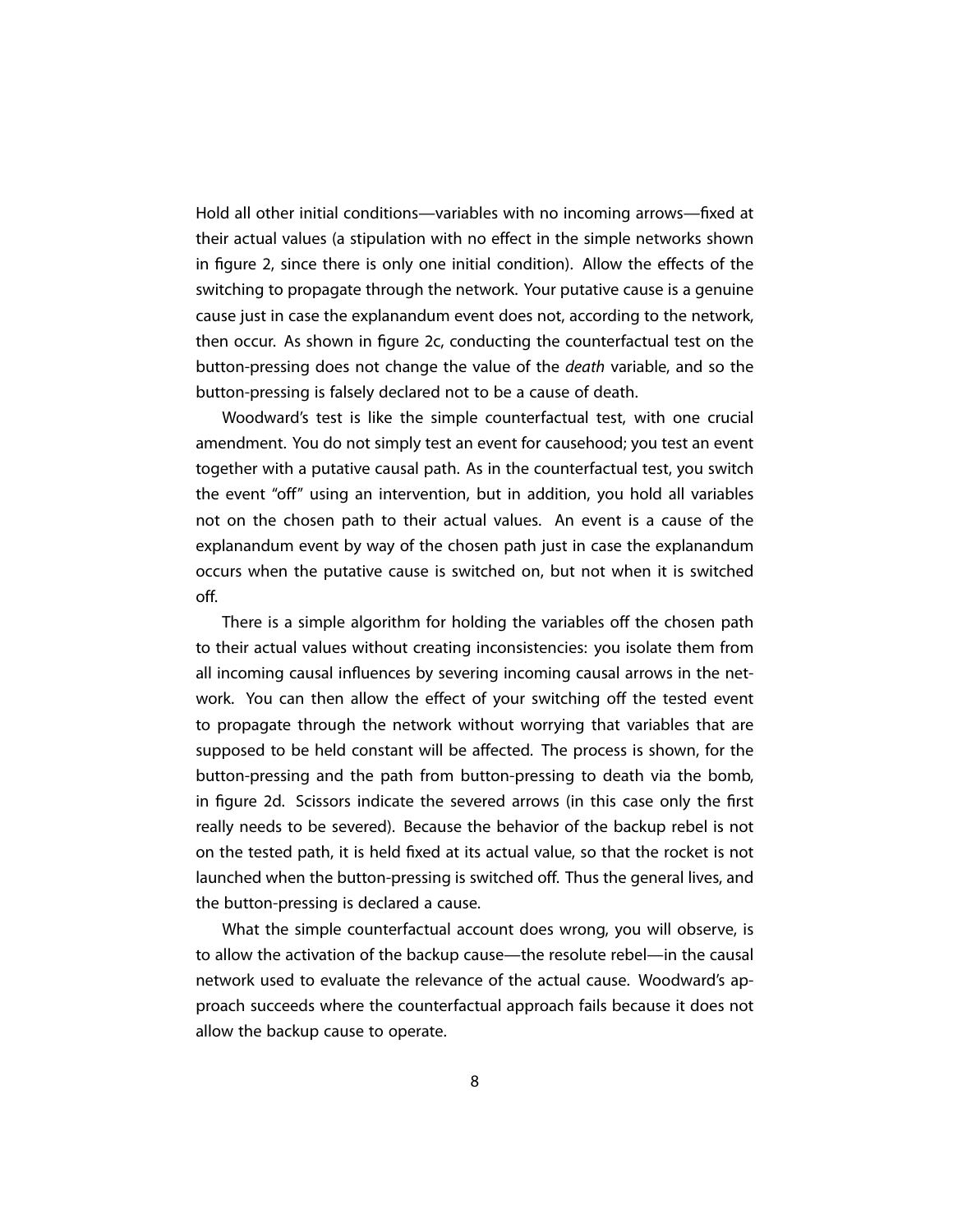As well as providing an attractive solution to preemption problems, Woodward's procedure has the virtue of picking out a particular set of causal generalizations, alongside events, as the explainers of any given event, namely, the generalizations in virtue of which the implicated causal pathway exists. For a manipulationist, the generalizations are in many ways the most important part of an event explanation, since they are the repository of information about manipulability.

Observe that on Woodward's account of singular causation, much of the work in deciding what is causally relevant and what is not is done by the facts about type level causation, rather than by the procedure outlined above, since it is the type level facts that individuate causal pathways, and matters of causation turn on questions of pathway individuation. In the assassination case, for example, the wavering assassin exerts various kinds of causal influence on the backup assassin, and vice-versa—perhaps they can see one another; certainly there is a (very small) gravitational influence between them. If, in virtue of this mutual influence, the backup assassin were to be counted as part of the causal pathway leading from the wavering assassin's button-pressing to the general's death, then the backup's actions would not be held fixed in the evaluation of the button-pressing's causal status, and so the Woodward test would fail in the same way as the counterfactual test.

It is crucial for the integrity of the Woodward test, then, that the gravitational influence and so on be determined to be causally irrelevant before the test begins. It is the high level, type level relations represented by the network that fix such facts, by determining that the gravitational influence plays no *relevant* role in the causal connections between button-pressing and death, despite its undeniable low level causal involvement in the connections. As a result of this determination, the gravitational influence is simply left out of the causal network. This raises the question whether Woodward's metaphysics of type level causal relations, to be discussed in section 3, is subtle enough to make these distinctions of relevance.

**Trouble with Preemption** Even if the type level causal facts do everything that can reasonably be asked of them, Woodward's account of singular causa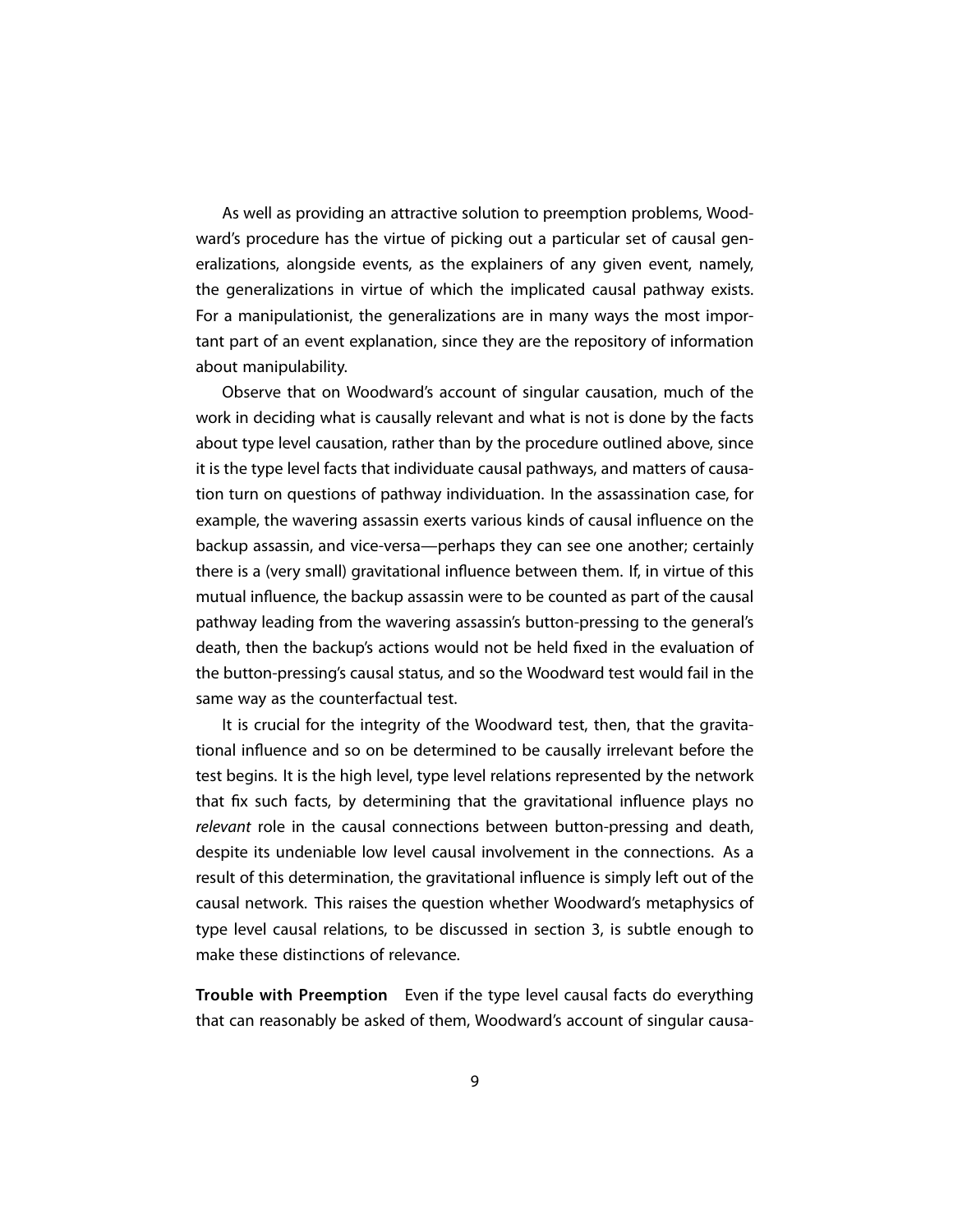tion appears to fail in cases where the backup causal pathway is also a part of the actual causal pathway, thus the backup cause is also an actual cause. In such a case, the values of the variables on the backup pathway are not held fixed; unfixed, however, they are free to play the backup role, destroying the counterfactual dependence of the effect on its other actual causes.

Suppose, for example, that Radio Rebellion broadcasts the code word calling for the wavering rebel to detonate the bomb. The resolute rebel, hearing the code word and knowing that the rebel is wavering, shows herself. The wavering rebel, seeing the resolute rebel in backup position and reasoning that the general will die whether he detonates the bomb or not, overcomes his moral discomfort and pushes the button. Assume that the resolute rebel would not have showed herself if the code word had not been broadcast, and that the wavering rebel would not have pushed the button if the resolute rebel had not been in position to launch the rocket. Is the broadcasting of the code a cause of the general's death?

As I have told the story, the elements of the backup pathway—rebel plus rocket launcher—are also a part of the actual causal pathway leading from the broadcast to death, since it is partly in virtue of its actual effect on these elements that the broadcast is able to cause the wavering rebel to press the button and so to cause the general's death. But since these elements lie on the actual pathway, the variables that characterize their state in a causal network cannot be held fixed. When the effects of switching off the ordering propagate through the system, the backup is activated and the rocket launched, as in the simple counterfactual test (figure 2c). The general dies anyway and the broadcast is therefore declared not to be a cause of the death.

This is, because the causal relations involved are difficult to parse into a causal network, not the perfect counterexample to Woodward's account of singular causation, but it is easy to use levers and buttons, or if you prefer logic gates, to construct a mechanism in which the very same sub-mechanism is both triggered by and necessary for an actual cause to do its work and in the absence of that actual cause (and only in its absence) sufficient to do the same work.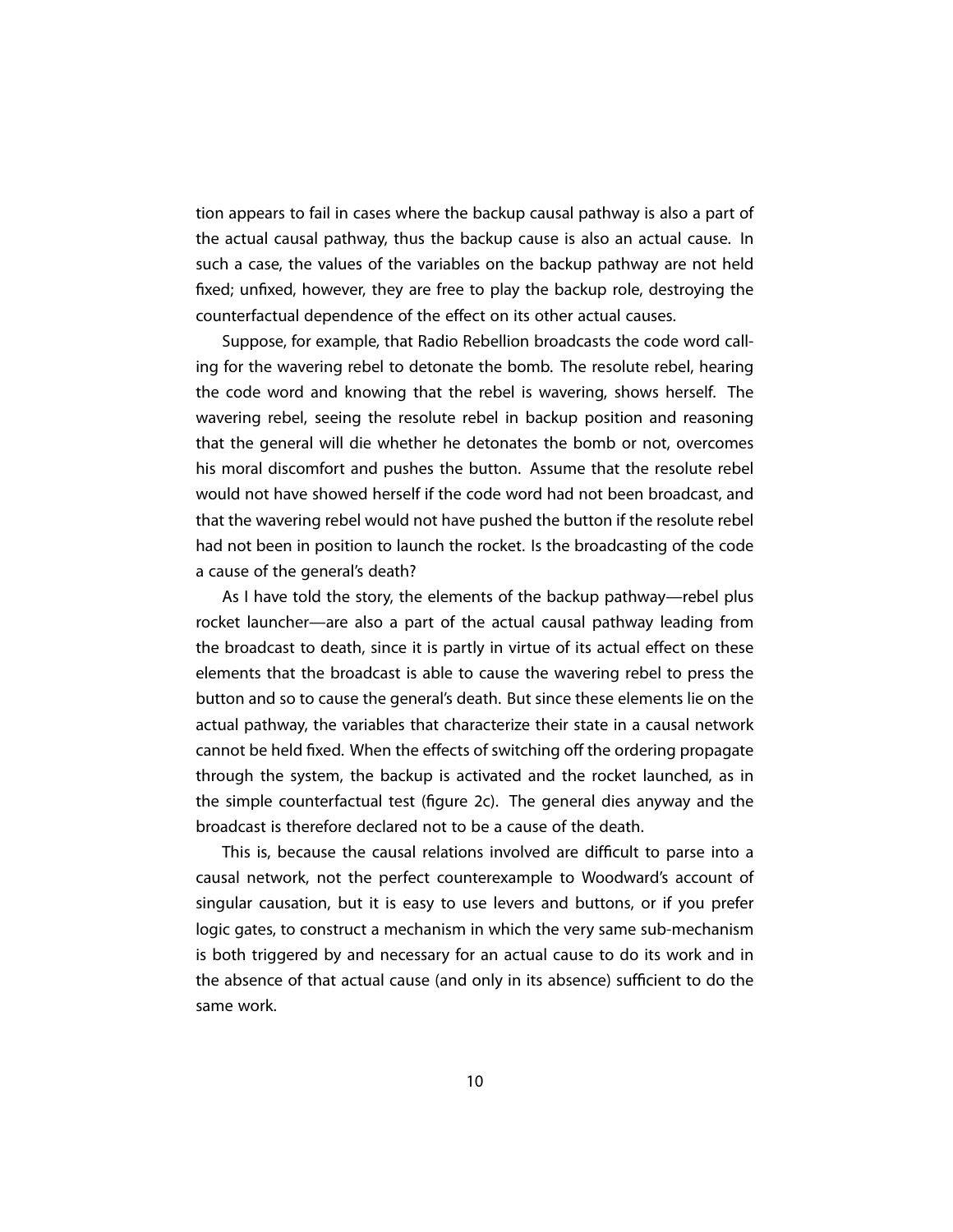**Explanatory Depth** Some event explanations, according to Woodward's explanatory manipulationism, are better than others, because they convey more manipulative know-how. (Woodward rather unconventionally identifies the amount of manipulative know-how conveyed with the depth of the explanation.) Suppose that the event to be explained is some particular object's having a certain property. The more the explanatory causal network tells you about ways in which you can manipulate the object so that it has the same or similar properties, the better (the "deeper") the explanation.

Thus, although the information about the actual causes of an event *e*, along with information about the causal pathways in virtue of which they did their actual causing, derived using the procedure described above, constitutes the core of an explanation of *e*, you have an explanatory duty to augment this core. The best explanation of *e* will contain, not only information as to how the occurrence of *e* was in fact caused, but also information as to how *e* might have been but was not caused, and how other similar but distinct events might also be caused. It is this doctrine, more than any other, that distinguishes explanatory manipulationism from rival causal approaches to explanation.

Does this let backup causes such as the resolute assassin's trigger finger, so painstakingly stripped of causal status by the manipulation test described above, in through the explanatory back door? Woodward is reluctant to say (pp. 219–220). Yet surely information about a backup cause constitutes a way that the effect might have been, but was not brought about, hence constitutes relevant manipulative know-how? On Woodward's proposal, then, it seems that backup causes, though quite deliberately declared not to be actual causes, nevertheless help to explain the event that they did not cause.

If this is not to count as a philosophical own goal, Woodward needs a good argument for including in the explanation of an event information about these non-actual causes. Perhaps his best hope is the observation that the property of robustness counts for something in causal explanation. A process producing an event *e* is robust if a wide range of initial conditions besides the actual initial conditions would have led to *e*; observing, in the course of explaining *e*, that the process producing *e* was robust adds to our understanding of why *e* occurred—or so most writers (including this one) would agree.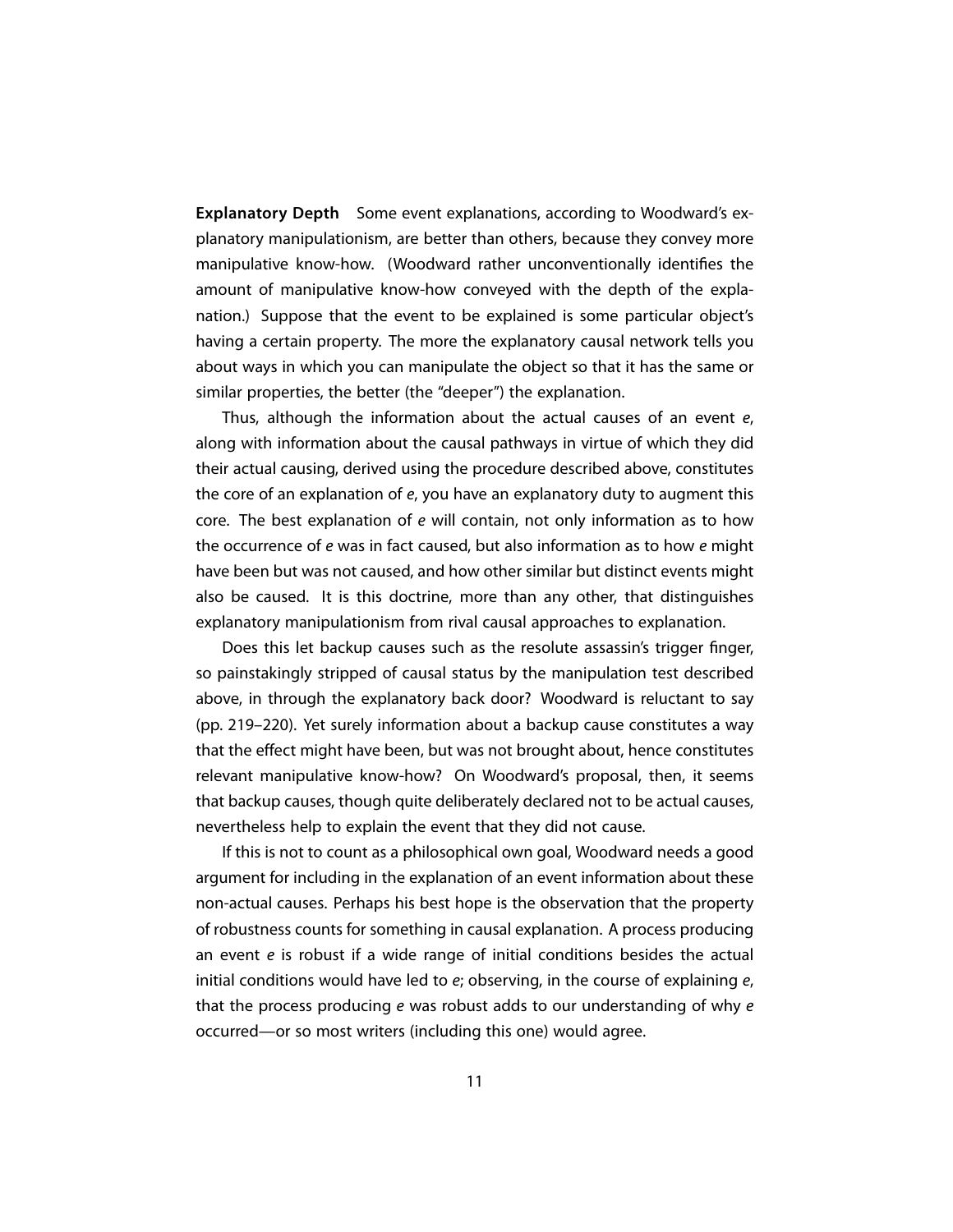To get from the explanatory importance of robustness to manipulationism requires two further steps. First, it must be shown that information about robustness goes beyond information about how *e* was actually caused. This is far from clear: in the paradigms of explanatory robustness—processes that robustly produce an event of a certain type *e*, and in which the robustness clearly helps to explain *e*, for example, statistical mechanical processes (Railton 1981)—the features of a causal network responsible for the robustness are arguably identical to the features responsible for producing any particular instance of *e*; they are the very same type level causal relations. Thus a delineation of the actual causal process leading to *e* is also a delineation of the explanatorily valuable facts about robustness. No additional causal information is needed.

Second, rival approaches to causal explanation that claim, like explanatory manipulationism, to make sense of the need for information over and above information about actual causes—for example, Jackson and Pettit (1992)—must be debunked. Woodward does very little to establish either step. He claims that information about robustness is not contained in information about actual causation (p. 232), but does not consider any alternative view. And there is no systematic comparison of explanatory manipulationism's treatment of robustness with that of other approaches to causal explanation.

**Variable Relativity** On Woodward's account the causal relationships between variables in a causal network may change as variables are added, with arrows both disappearing and appearing.

Assume, for example, that the amount of expensive bottled water you drink and your chances of succumbing to heart disease are correlated, because they share a common cause, say, the consumption of salty food. Consider a causal network containing variables representing water-drinking and heart disease but not salt consumption. Because Woodward's definition of an intervention is implicitly relativized to the variables in a network, increasing the amount of bottled water you drink by increasing your consumption of salty foods will count as an intervention relative to the salt-free network (due to the invisibility, within the network, of the "side effects" of the salty strategy for drinking more).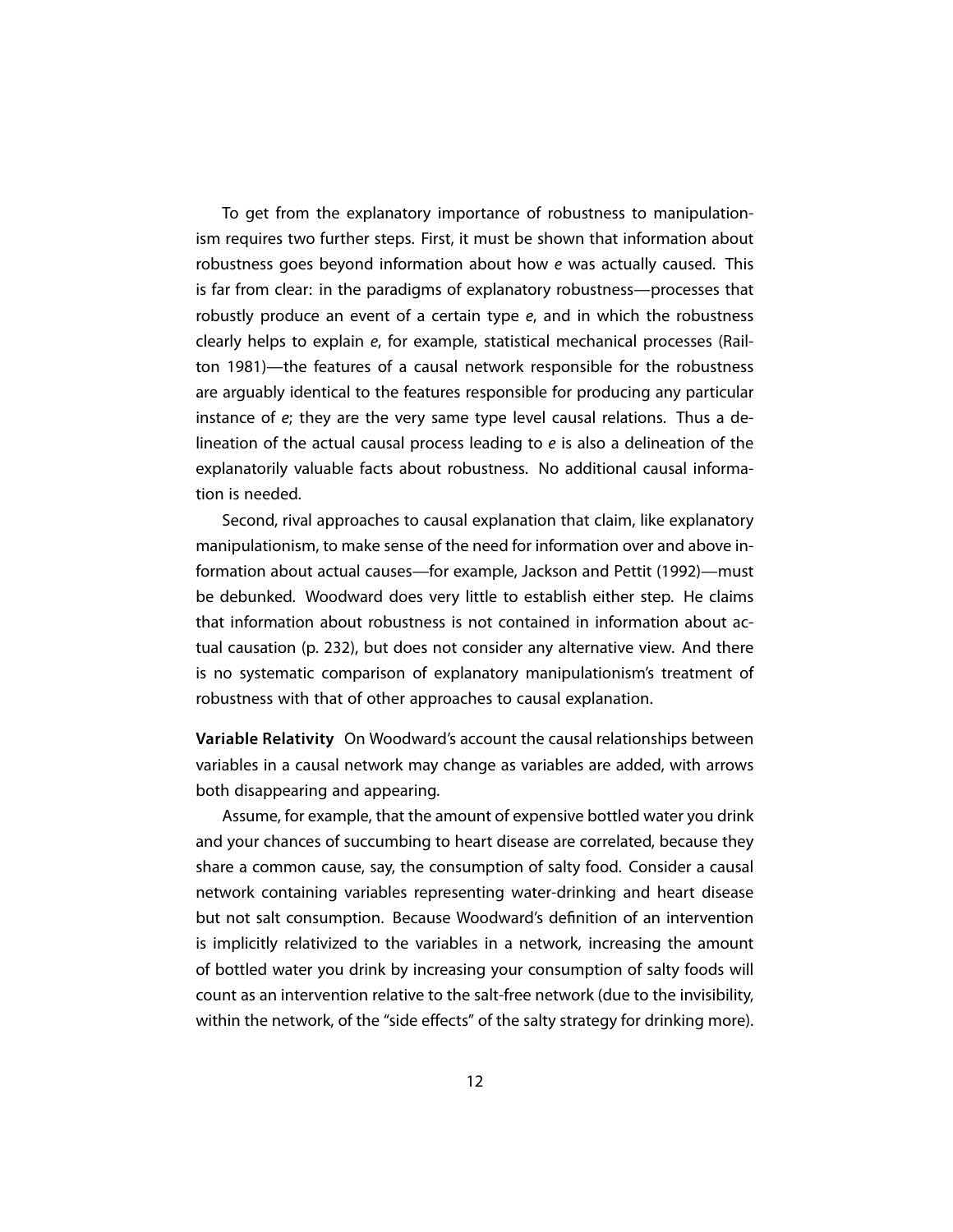Thus, because "intervening" on your water consumption in this particular way will increase your chances of getting heart disease, water consumption will count as a cause of heart disease, or in other words, the network will include an arrow from water consumption to heart disease.

To make sense of this phenomenon, Woodward chooses to relativize the notion of causation to a set of variables. He would say, in the case above, that drinking bottled water causes heart disease relative to a set of variables that does not include consumption of salty food, but does not cause heart disease relative to a set that does include salty food. Never mind for now whether this is good causal metaphysics; does it yield a good account of explanation? Only if there is some strategy for choosing a set of variables relative to which to answer any particular explanatory request. The obvious strategy is to choose all the variables.

Woodward cannot make this move. Because of the way that he defines causation, a causal network must contain "shortest causal links", what Woodward calls relations of direct causation. But if your causal process is continuous, and you have variables representing every aspect of the process, then you can have no shortest causal link. Between any two variables lies a further, intermediate variable. (There is an additional problem concerning variables that represent the world at different levels of detail.) Thus a Woodwardian causal network cannot contain "all the variables". Indeed, Woodward's entire causal apparatus, and his notion of direct causation in particular, is founded on the supposition that causal networks represent less of causal reality than is actually out there.

What Woodward urgently needs, then, is a criterion capable of picking out sets of variables that are, on the one hand, sparse enough to enable the definition of a relation of direct causation, but on the other hand, complete enough not to give rise to spurious explanation, such as the explanation of heart disease by bottled water in the case above.

As far as I can see, there is no such criterion on offer in *Making Things Happen*: "the matter deserves more detailed treatment than I can give it here" (p. 80). Woodward does write that causal and explanatory claims should be evaluated only against variables representing "serious possibilities", but this po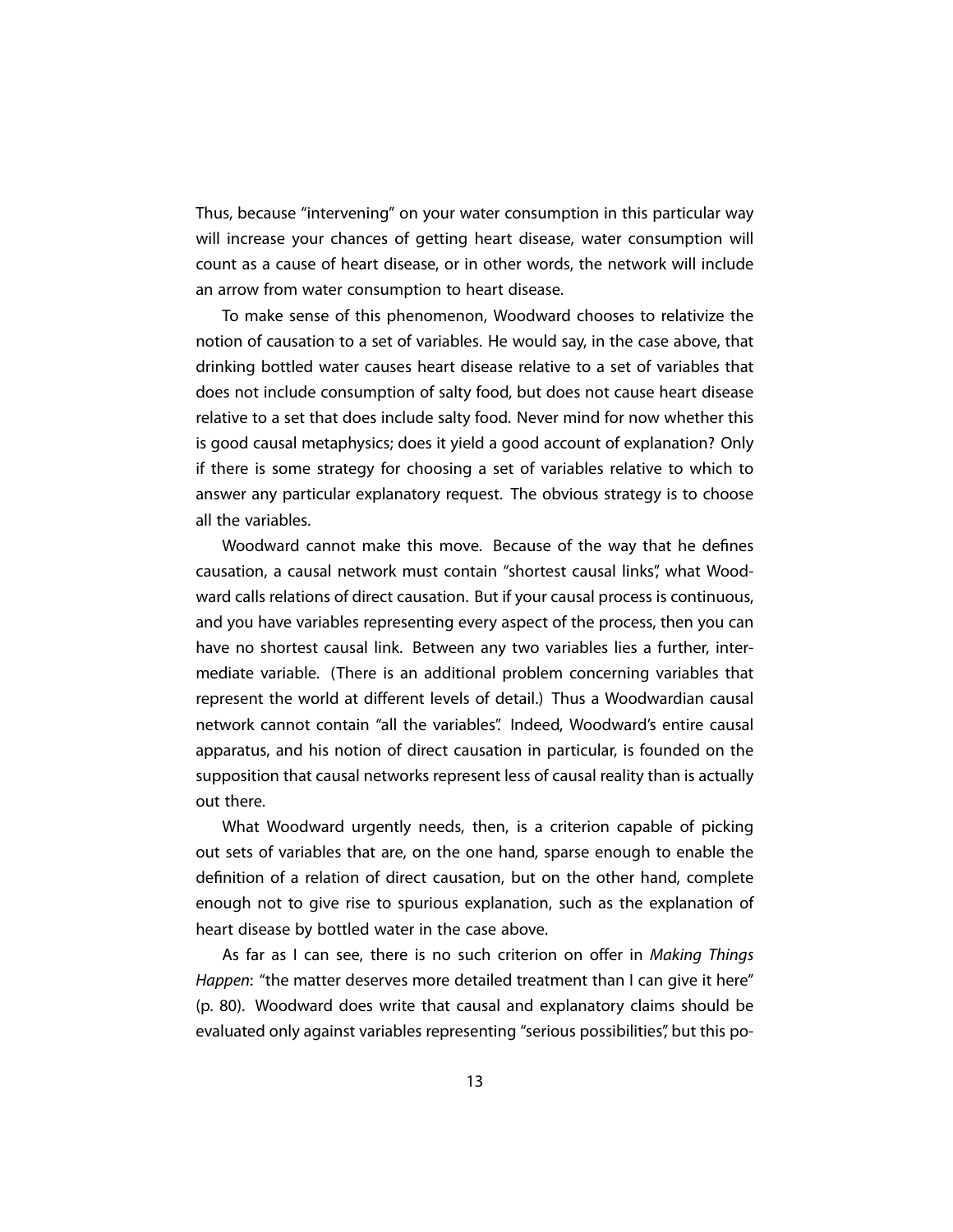sition is tailored for an orthogonal worry about the causal status of omissions, and does not seem well suited to solving the more pressing problem. (In any case, since the facts about what causes what themselves depend on the variables chosen, it is rather unclear by what token a variable becomes a serious possibility—it cannot have anything to do with causal relevance.)

## **3. Metaphysical Foundations**

It is the type level causal relations, on Woodward's view, that provide the metaphysical basis of causal explanation, by determining the facts about singular explanation and causal relevance. Woodward promises to give an account of "the content or meaning" of statements of type level relations, in particular the paradigm *x causes y* (where *x* and *y* are variables; p. 38). There are reasons to doubt that what he provides fits this description, at least if the content of such claims is supposed to fix their truth conditions.

All causal relations between variables are built from the relation of direct causation, which is the relation represented by an arrow in a causal network. A variable *x* is a direct cause of another variable *y*, relative to a variable set *V*, just in case there is an intervention on *x* that will change the value of *y* (or the probability distribution over the values of *y*) when all variables in *V* except *x* and *y* are held fixed (p. 55). When this definition is satisfied, no other variable in *V* acts as a causal intermediary between *x* and *y*. (More exactly, there will be at least one path with no intermediaries, that is, one arrow going straight from *x* to *y*.) Thus if the world's causal processes are continuous—in which case all causal relations are mediated—the notion of direct causation is only applicable relative to a *V* that represents a suitably sparse subset of the totality of causal facts.

It is hard to know what to make, then, of Woodward's view that direct causation is the fundamental causal notion. Is the claim that causal processes are continuous to be understood as a second-order property of the facts about direct causation?

The relativization of the relation of direct causation is also a puzzle. Our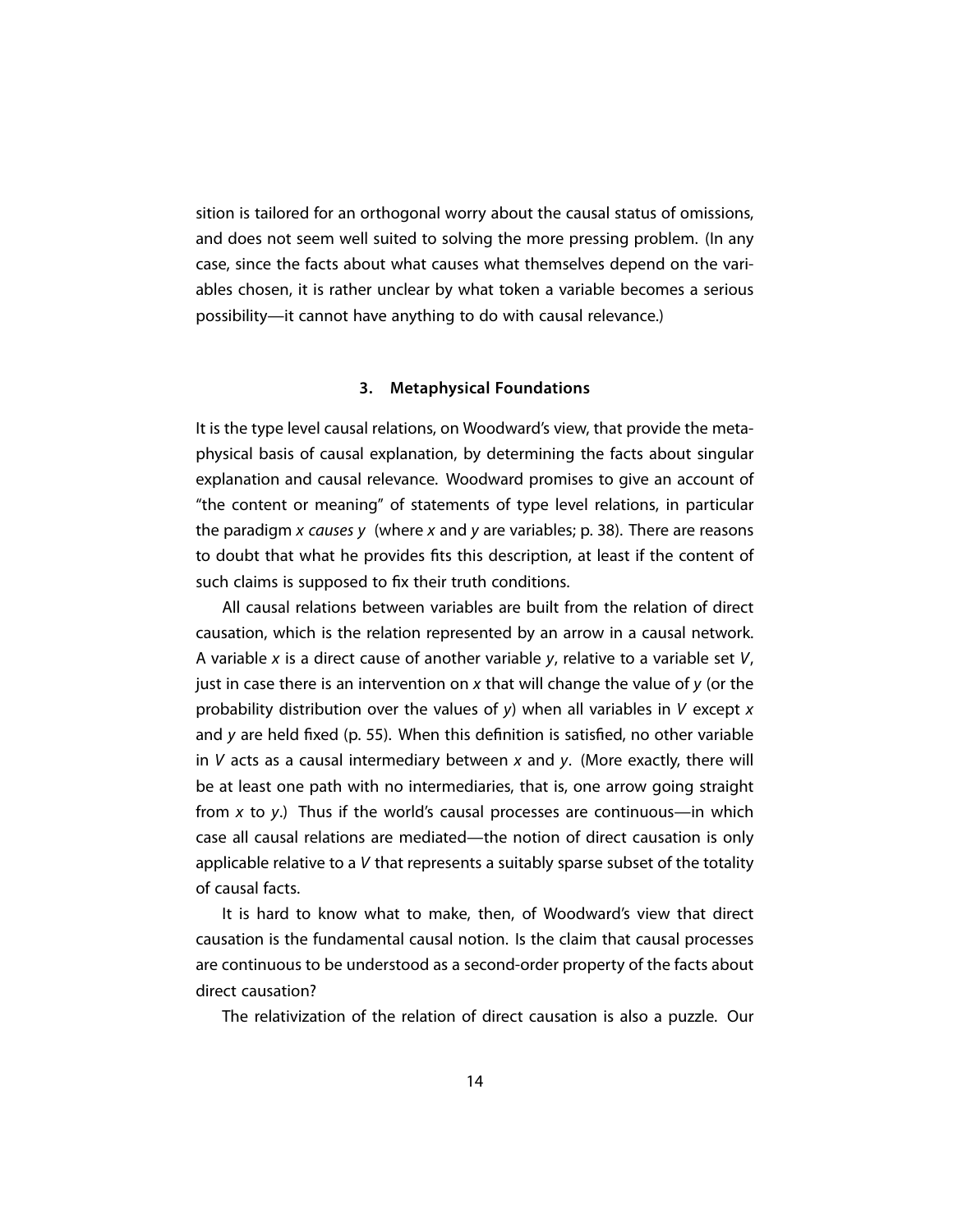notion of causation is surely not relativized to a variable set. Thus, direct causation would have to be a term of art, presumably intended to help define a non-relativized notion of causation that captures the "content or meaning" of our causal claims. But no such non-relativized notion appears in *Making Things Happen*.

Finally, consider the fact that Woodward, having defined direct causation using the notion of intervention, self-consciously defines intervention using the notion of causation. If the causal manipulation of a variable *x* is to count as an intervention on *x* relative to a set of variables *V*, and is thus to be useful in determining what is caused by *x* relative to *V*, several conditions must hold, all mentioning causation (p. 98). For example, the manipulation must have no effect on the variables in *V* that does not go by way of *x*, which is to say that every causal pathway from the manipulating apparatus to the variables in *V* must go by way of *x*.

As you can immediately see, it is impossible to determine whether a manipulation is an intervention on *x* relative to *V* without knowing about the causal pathways that connect the members of *V*, which is to say, without consulting a causal network for *V*. But to have a causal network for *V* is to have settled all questions about direct causation between the members of *V*, and to answer these questions, you must know what counts as an intervention on each of the members of *V*.

Woodward denies that his definitions are literally circular, in the sense that the fact as to whether *x* causes *y* depends on what is caused by *x*, but it seems that in some cases, there is exactly such a dependence. Suppose that I have a set *V* of three variables, *x*, *y*, and *z*, and I wish to know whether *x* is a direct cause of *y*. I need an intervention on *x*. This intervention (itself represented by a variable *i*) must not be causally linked to any variable that is in turn a cause of *y*, unless the link goes by way of *x*. In particular, either it must not be a direct cause of *z*, or *z* must not be a direct cause of *y*, in each case relative to *V*. To rule out the first possibility, I have to find an intervention on the intervention variable *i*. Infinite regress, you are thinking. Actually, worse: even if the gods were to hand me such a variable, I am now testing for causation relative to a variable set that includes not only the original three variables but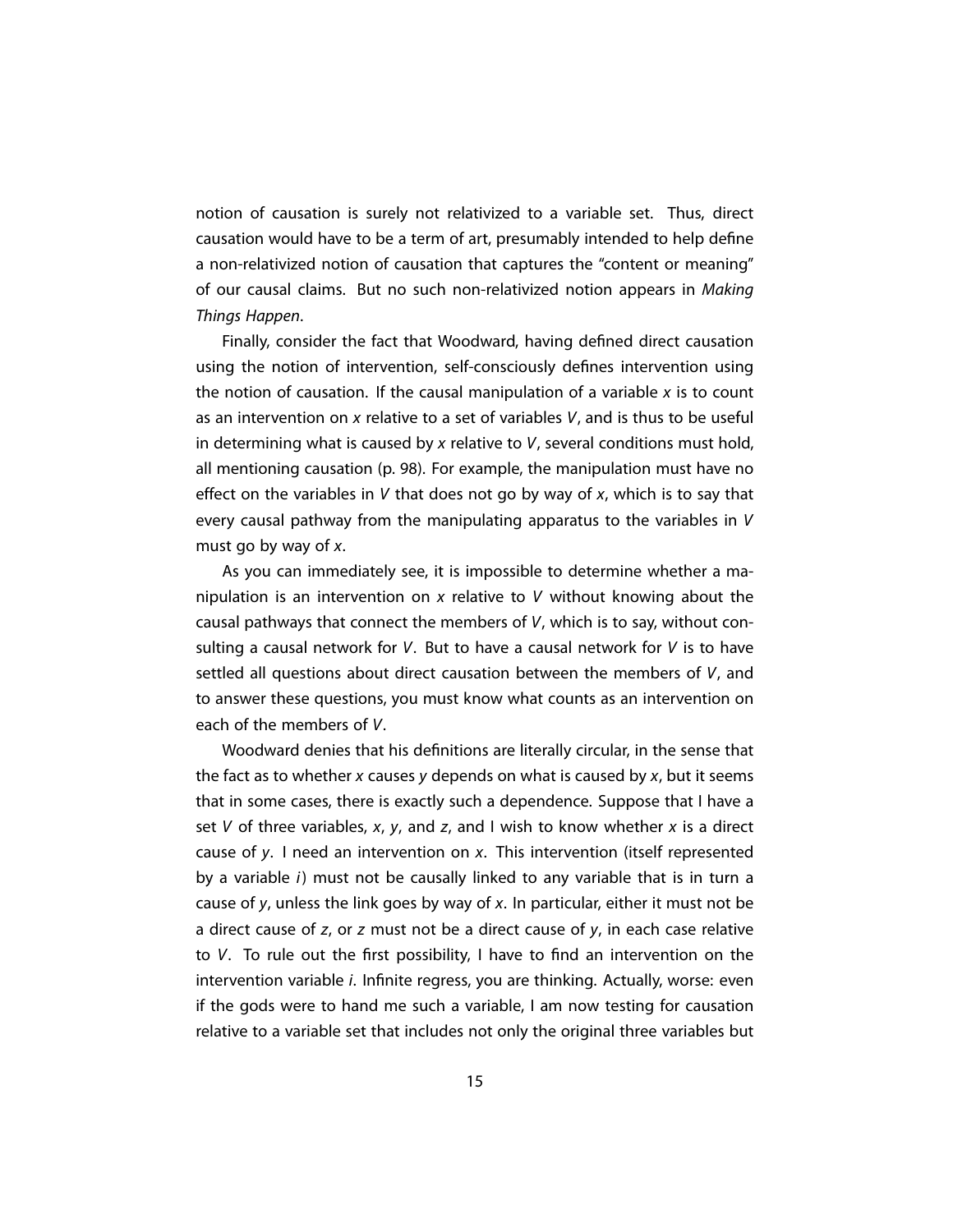*i* as well. What I needed, however, were the facts about causation relative to just the three variables. Dead end. So perhaps I can show that *z* is not a direct cause of *y*? To do this I need, by parity of reasoning, to settle the question of whether *x* directly causes *y*. Circularity.

I have put things in epistemic terms, but Woodward is supposedly providing a set of truth conditions for causal claims. It is hard to see how, on his view, such claims could possibly be grounded.

One way out of this bind is to remove the circularity in the definitions. The conventional way to do so is to define intervention in terms of type level causation, as Woodward does, but then to define type level causation in some way that makes no reference to intervention, or to take it as a primitive. This is, of course, to renounce a manipulationist metaphysics of type level causation. (A non-manipulationist conception of type level causation is standard in the Bayesian networks literature. This approach in no way precludes the use of interventions, Woodward-style, to define singular causation (Pearl 2000).) The alternative is to define intervention non-causally, perhaps by invoking human paradigms of manipulation. This is, obviously, not to Woodward's taste.

Woodward would be much better off, I suggest, presenting his account not as a metaphysics or a definition of type level causation, but as describing something like a Putnam-style stereotype of our causal concepts, that is, as a theory of a kind of "content" that does not fix truth conditions. The view might go as follows. There is a fact of the matter about type level causal relations that has nothing to do with interventions. (Choose your favorite causal metaphysics.) We humans have concepts and terms that succeed in referring to causal relations, but the internal aspect of these concepts, the part that is "in the head", falls far short of specifying the true nature of causality. It is this internal aspect that is captured by the Woodwardian definitions. You might say, with profuse apologies to Kant, that manipulationism as a metaphysical doctrine is true of the phenomenal world, but false of the noumenal world.

However, even this view cannot, I think, be entirely correct. There are central aspects of our conception of causation that are not captured by Woodward's definitions. In particular, we hold that lower level causal relations constrain higher level causal relations: the fact that smoking causes cancer is not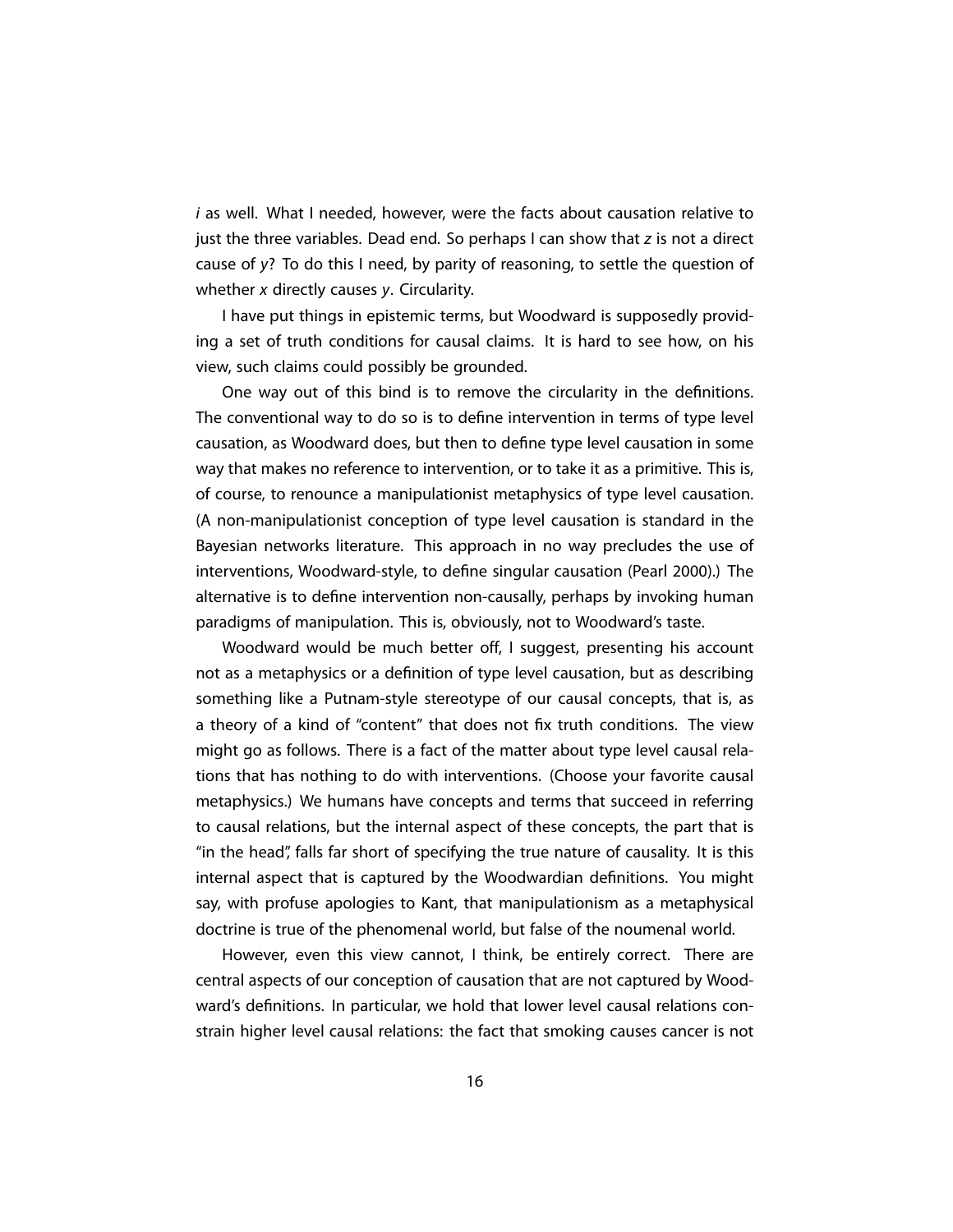compatible with just any arrangement of low level causal relations (Strevens forthcoming). Because Woodward's definitions relate facts about high level causation to other facts (sometimes the same facts) about causation at an equally high level they have, as far as I can see, no implications for interlevel dependence—and so they do not give a complete account of the properties attributed to causal relations by our conceptual apparatus.

One more comment. Woodward is committed, on either the noumenal or the phenomenal interpretation, to the adequacy of the directed graph as a representation of all causal relations (though not, of course, to the existence of a single graph capturing all causal relations).

This commitment is dubious for several reasons. First, directed graphs are clumsy representers, or worse, of many kinds of causal processes—try to draw a causal graph for my signing my name, or the initial break in a game of pool. Second, by their very nature, they divide processes that we believe to be continuous into discrete steps, an imposition that is sometimes fruitful, but sometimes not. Third, they are quite unsuited to representing the dependency between high level causal relations and the low level relations on which the high level relations supervene.

Perhaps every causal fact can, in principle, be represented by a causal graph, but even so I suspect that Woodward, in his making "direct causation" basic and in relativizing causation to a set of variables, has taken certain aspects of this particular representational tool too literally, projecting them with little warrant onto causal reality.

### **4. Assessment**

I have examined three aspects of *Making Things Happen*: its account of type level causal relations, its account of singular causation, and its account of causal event explanation. Each is a view that can rightly be labeled *manipulationist* (in the case of the accounts of type level and singular causation, because of the uses they make of the notion of intervention). But as remarked above, each is independent of the others: you can consistently adopt any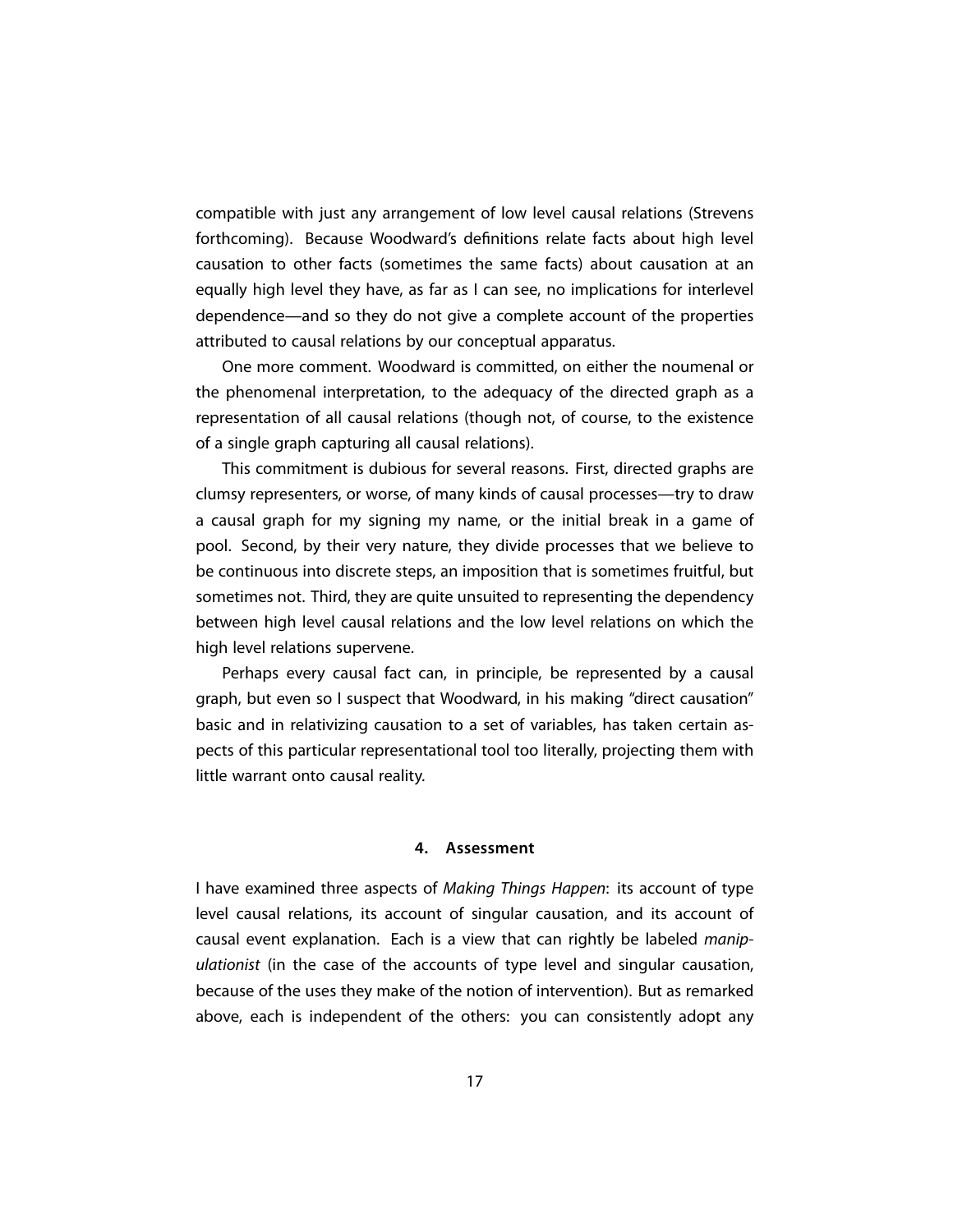combination of the three that you like. I will evaluate them separately.

The manipulationist account of type level causal relations is, I think, a strategic error, introducing as it does complex philosophical quandaries which would perhaps take their own dedicated book-length study to resolve. In any case, Woodward's allegiance to type level manipulationism appears to be based on a misapprehension. He considers it perplexing that philosophers have on the whole rejected manipulationism whereas many scientists and statisticians consider the connection between causation and manipulation to be central to the scientific method. Siding with science, Woodward chooses manipulationism (pp. 25–28). But an examination of the various quotations and other considerations that Woodward assembles to demonstrate the scientific significance of the causation/manipulation connection shows that what is important is that facts about causation should entail facts about manipulation and (perhaps) vice-versa. The recognition of such a connection is entirely compatible with the rejection of metaphysical manipulationism, which is a matter not just of entailment but also of ontological dependence. (I should note that some of Woodward's sources make the same conflation.)

My verdict: Woodward's type level metaphysics should be abandoned, along with the relativization of causation. Everything else in the book, in particular the use of graphs as causal models, the manipulationist definition of singular causation, and the manipulationist theory of explanation, works perfectly well with a non-manipulationist conception of type level causation.

The definition of singular causation is not perfect, as the counterexample in section 2 shows, but it is powerful, sophisticated, and usually right—one of the best in the literature (though naturally, I prefer the definition presented in Strevens (in press)). My main concern is that it offloads so much of the work in determining what is relevant to the occurrence of an event to the high level, type level causal relations. Given a question as to how an event was caused, the type relations determine the possible causal pathways; to determine the actual causes, you need only look to see which of the pathways was in fact instantiated. If there are indeed high level causal relations covering every case of singular causation, well and good, but there currently exists, I think, no account of such relations powerful enough for Woodward's needs.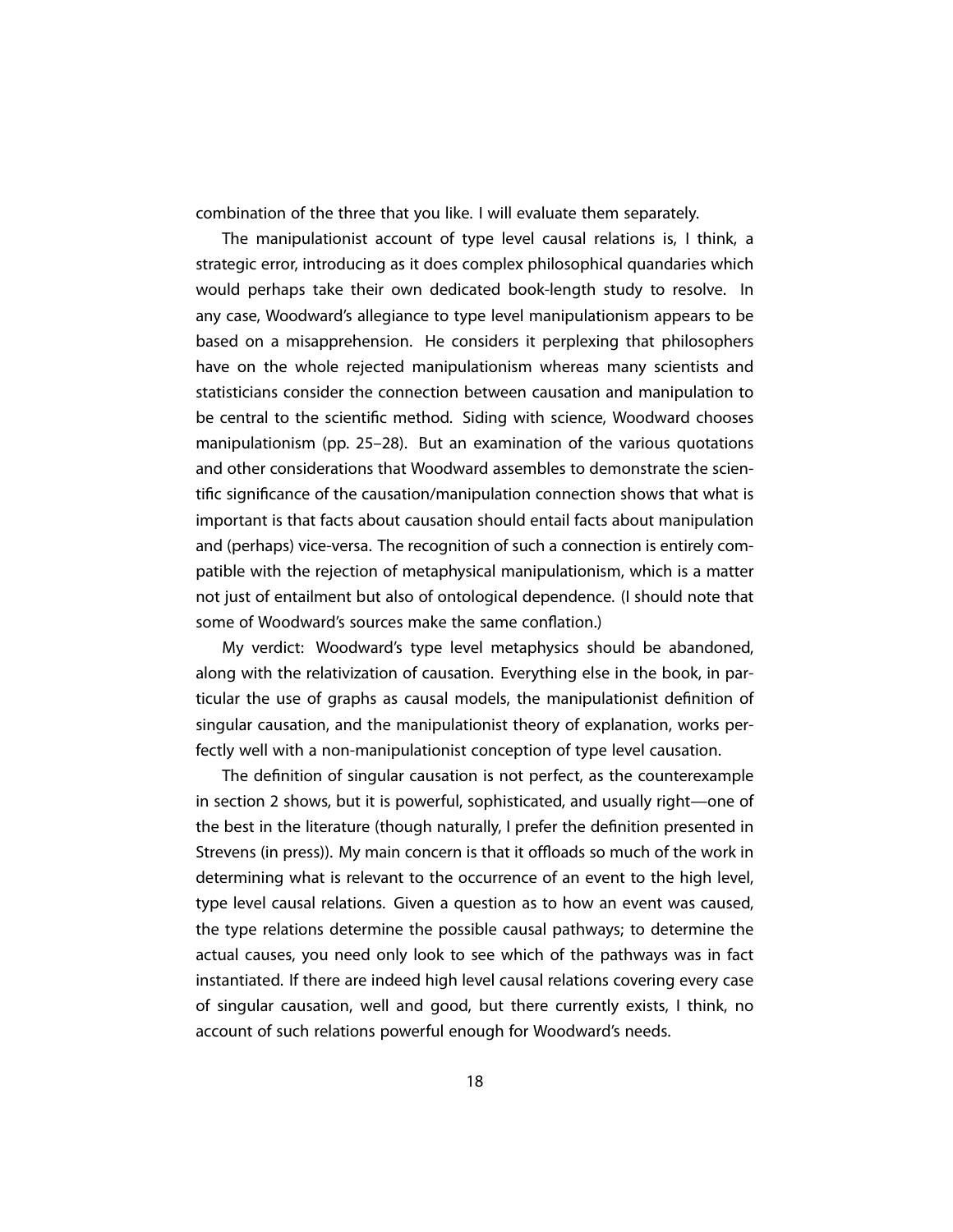The manipulationist account of explanation is certainly provocative and interesting, most of all in its claim that the best event explanations not only present the actual causes and causal pathway responsible for the explanandum event's occurrence, but also ways that it might have been but was not caused, and even ways that other similar events might have been but were not caused. The question that non-manipulationists will put to Woodward is as follows: why, once you have given the complete story as to how an event was actually caused, do you improve an explanation by adding further information about non-actual causation?

It is surprisingly difficult to find an answer in *Making Things Happen*. First, as remarked in section 2, Woodward declines to join the debate about robustness.

Second, Woodward devotes little effort to distinguishing the undeniable practical utility of adding supplementary information about manipulability to an explanatory model from the question whether such an addition increases the model's explanatory power.

Third, although the supplementary information is said to increase the explanation's depth, Woodward does not examine any cases in which his criterion for depth diverges in its judgments from a more traditional criterion on which depth is a matter of describing causal processes in terms as close as possible to the level of fundamental physics. Rather, his strategy is to argue that the two will not in general come apart (§5.10), thus depriving readers of a potentially decisive test case.

Finally, the question of how much, and what kind of, manipulative knowhow should be added to an explanation above and beyond the information about the actual causation of the explanandum is, though addressed many times, never answered with the level of precision that, say, Hempel would have demanded.

As a result, the reader is left with a good sense of what it is like to be a manipulationist about explanation, and of the characteristic moves that an explanatory manipulationist will make in response to various objections, but this book is unlikely to convince anyone not already sympathetic to join the movement.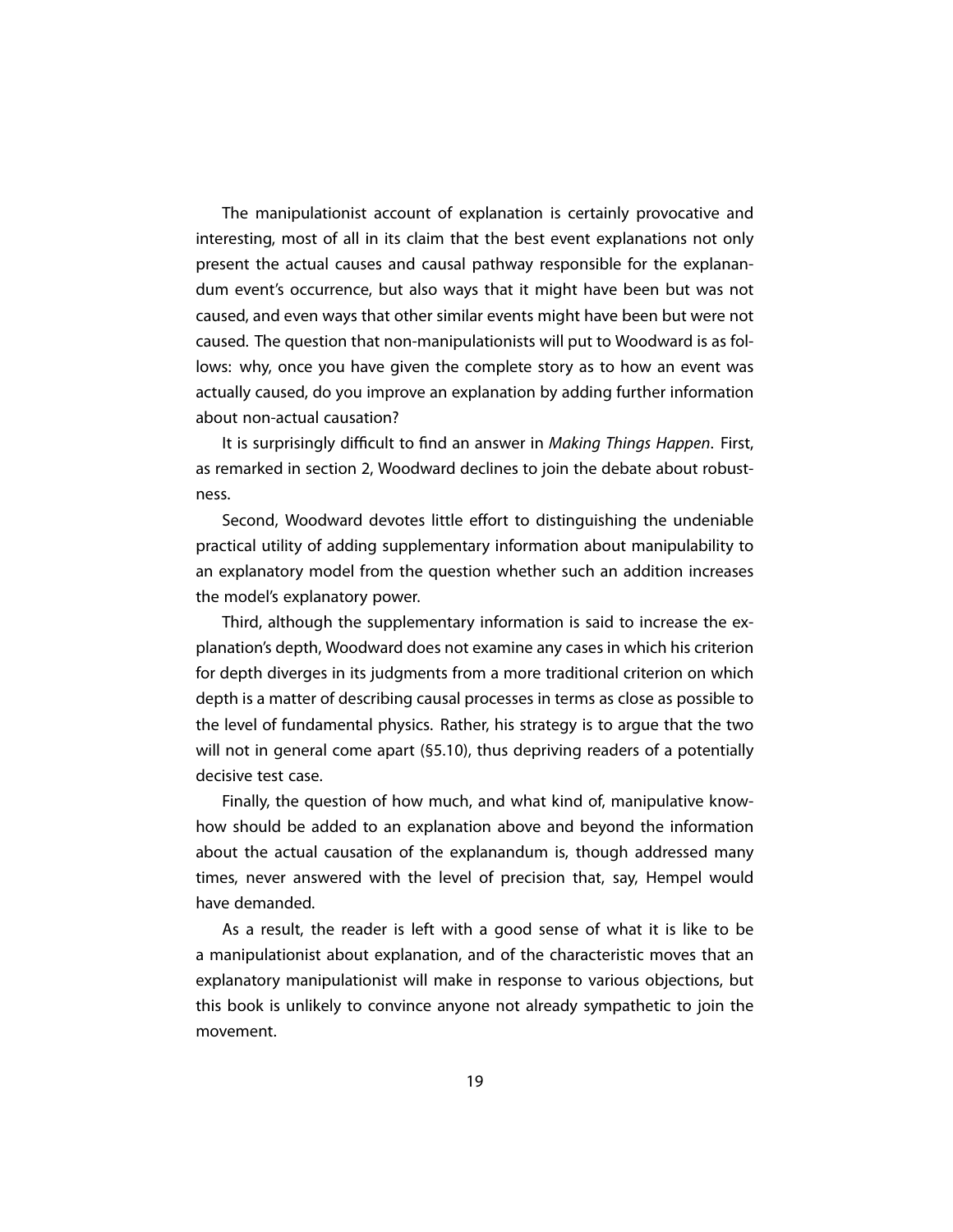Perhaps the most valuable contribution of *Making Things Happen* is independent of all three of Woodward's manipulationist doctrines: it is the insight the book provides into the scientific role of the connection between causation and manipulation. How, to pose just one interesting question, does it change our understanding of generalizations in the special sciences if their empirical content concerns not just correlations but interventions? Read the chapter on structural equations for the beginnings of an answer. But do not make the mistake of thinking that its importance is reason to philosophically apotheosize manipulation as the foundation of everything—or perhaps anything.